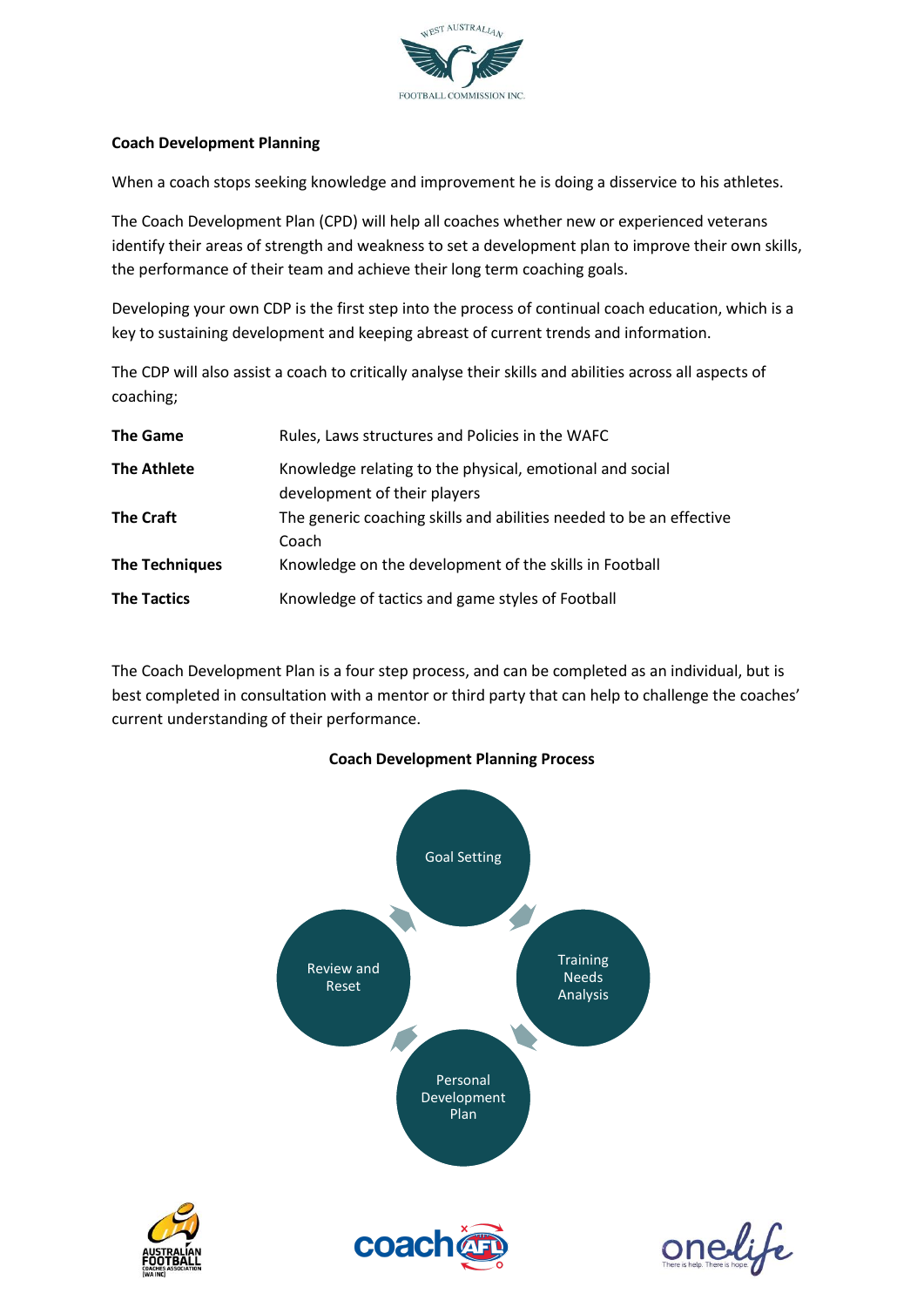

### **Step 1: Goal Setting**

The purpose of undertaking a coach development plan is to assist a coach to achieve their goals in coaching. As such identifying the coaches long and short term goals will frame the total CDP.

| <b>Long Term Goals</b>  | Overall Development objective for the coach; i.e. Where do they<br>want to coach, or what do they want to achieve. |
|-------------------------|--------------------------------------------------------------------------------------------------------------------|
| <b>Short Term Goals</b> | Milestones that coaches can tick off on the way to achieving their<br>long term goals                              |

When setting your goals it is important to ensure that the goals are SMART to help you achieve them. This is where a 3<sup>rd</sup> party can be of assistance to challenge your goals and keep you accountable to them once they are set.

| <b>Specific</b>   | • The goal should clearly identify what the coach wants to achieve                                            |  |  |  |
|-------------------|---------------------------------------------------------------------------------------------------------------|--|--|--|
| <b>Measurable</b> | • To achieve the goals the coach must be able to measure their progress                                       |  |  |  |
| Achievable        | • Goal needs to be achievable within the time frame identified and with the resources available               |  |  |  |
| <b>Realisitc</b>  | • The goal needs to be challenging whilst also being practical in the coaches ability to achieve<br>the goals |  |  |  |
| <b>Time Frame</b> | . Deadlines will help to keep the coach focused on the goals, and assist with measurement.                    |  |  |  |

## **SMART Goal Setting**

#### **Step 2: Training Needs Analysis**

A Training Needs Analysis (TNA) can be carried out to enable a coach to identify and gaps in their current knowledge or skillset that is preventing them from achieving their long term goal. Once a skills gap or training need is identified they form part of the coaches Personal Development Plan

The TNA is specific to you as an individual, and should reflect where you need your skillset to be to achieve your coaching goals.

The TNA can be more effective where players, mentors, assistant coaches, club coach coordinators or football managers are involved by completing a separate checklist.

The results can be compared for similarities and inconsistencies. If the responses differ greatly, this may indicate a communication problem requiring attention or the need to seek extra information.

It is important to remember the TNA is a development tool for the coach as an individual and should not be used as an assessment tool by a third party.





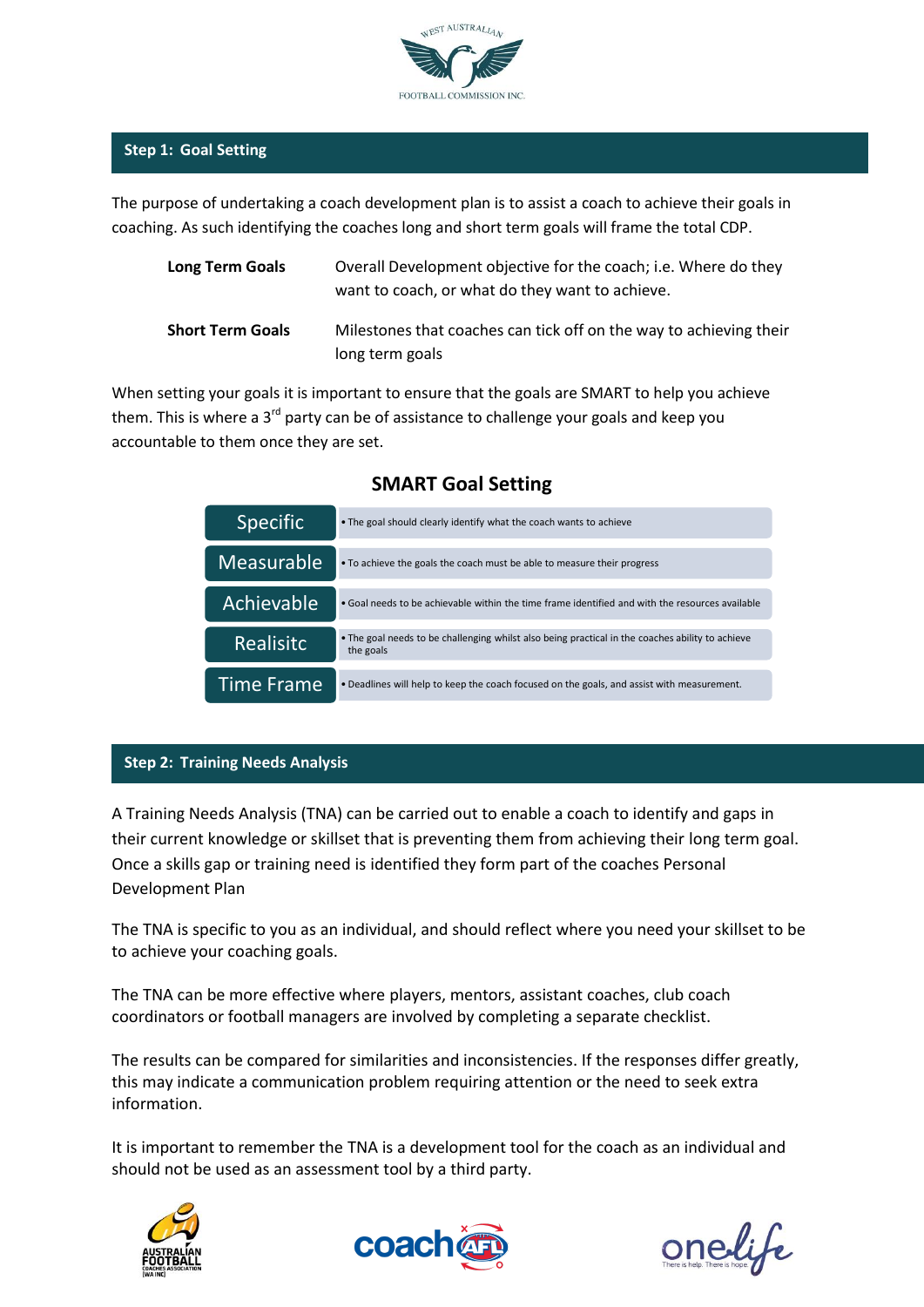

#### **Step 3: Performance Development Plan**

The PDP works with the TNA to form the path from the coaches current position/skill set to their Long term goal. In developing the PDP the coach should highlight a number of short term goals or aims that will facilitate the longer term goal.

It is important to remember to set SMART goals when completing the PDP. When setting the learning/development activities in the coaches PDP it is also important to take into account the coaches preferred learning style, as tailoring the development to the learning style of the individual will lead to the greatest outcomes.

#### **Learning Opportunities**

Within football there are numerous opportunities for coaches to develop, and once a coaches needs are identified it is easy to set a personal development plan.

|  | Learning can be divided into the following categories |  |
|--|-------------------------------------------------------|--|
|  |                                                       |  |

| <b>Formal Training</b>         | In-Formal                    | Personal                       |
|--------------------------------|------------------------------|--------------------------------|
| Level 1 Accreditation          | Workshops                    | <b>DVD</b>                     |
| Level 2 Accreditation          | <b>Seminars</b>              | Internet Research              |
| Level 3 Accreditation          | <b>Forums</b>                | Player Feedback                |
| <b>WAFC Short Courses</b>      | Conferences State / National | <b>Observing other Coaches</b> |
| <b>DSR General Principles</b>  | Mentor                       | <b>Videoing Self</b>           |
| <b>Formal Training Courses</b> |                              | Practice                       |
|                                |                              | Social Interaction             |

When addressing the SMART goals in a coaches PDP. It is important to determine if there are any minimum standards linked to their Long-Term Goal, and also that their development plan is particularly realistic in what the coach is trying complete.

It is important to share this plan with a mentor or confidant as it will assist to keep you on track. Alternately you can engage your clubs Coach Coordinator or Football manager to support you in achieving your goals.

If your club does not have a Coach Coordinator you can also engage a District Coach Coordinator or AFCA committee member to support your development plan.





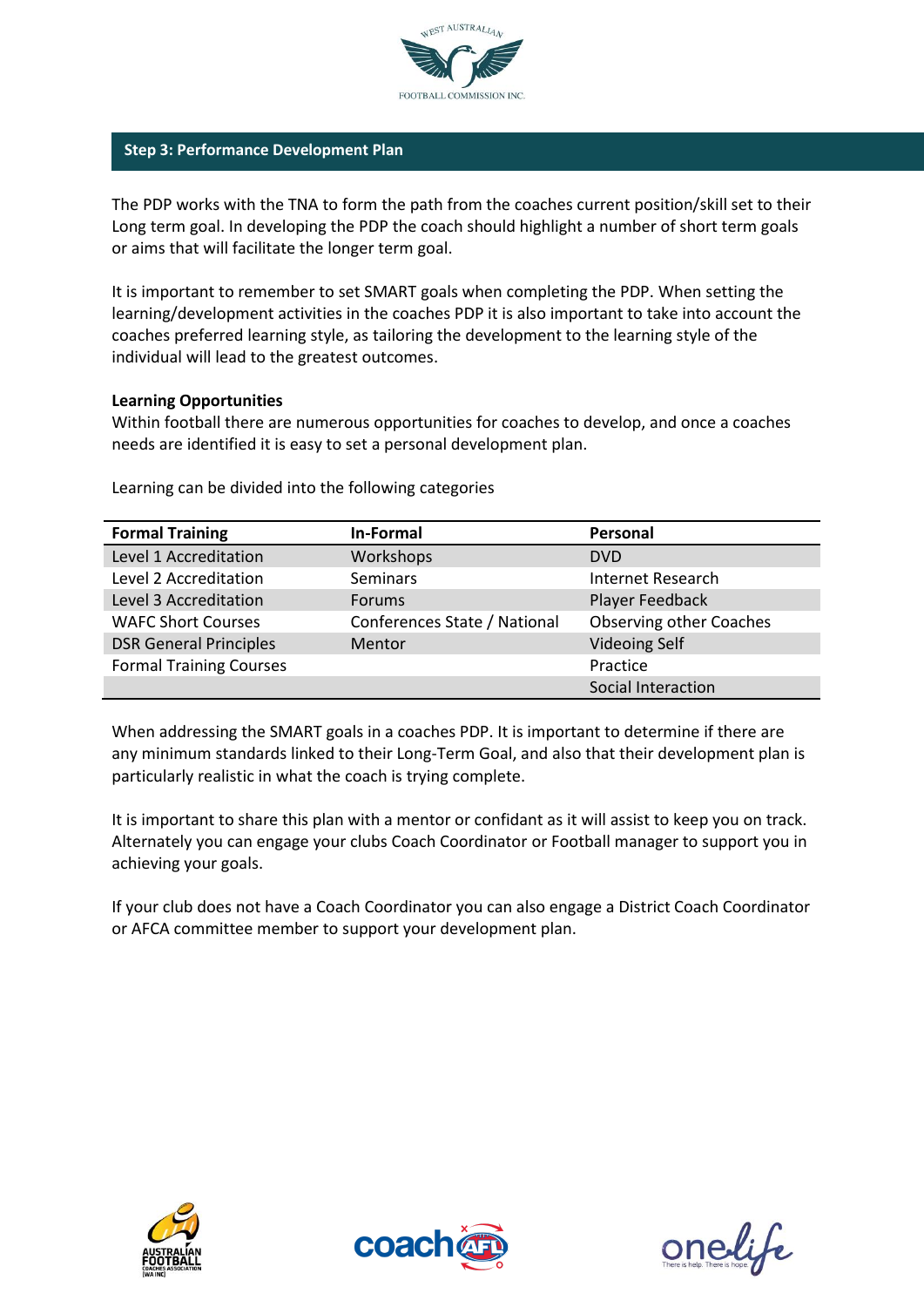

#### **Step 4: Review and Reset**

To complete the process is essentially to start again. Once the Coach Development Plans cycle is complete it is important to review the outcomes in relation to the Long term goal, and also address whether the Long Term Goal has changed.

Once this has been completed then the process is undertaken again, and continues in the cycle. It is important to include someone else in the review period as it will assist the coach to be accountable for the outcomes of their plan.

It is suggested that the total CDP process is completed annually with the coach encouraged to complete a self-assessment into their progress at the 6 month point.





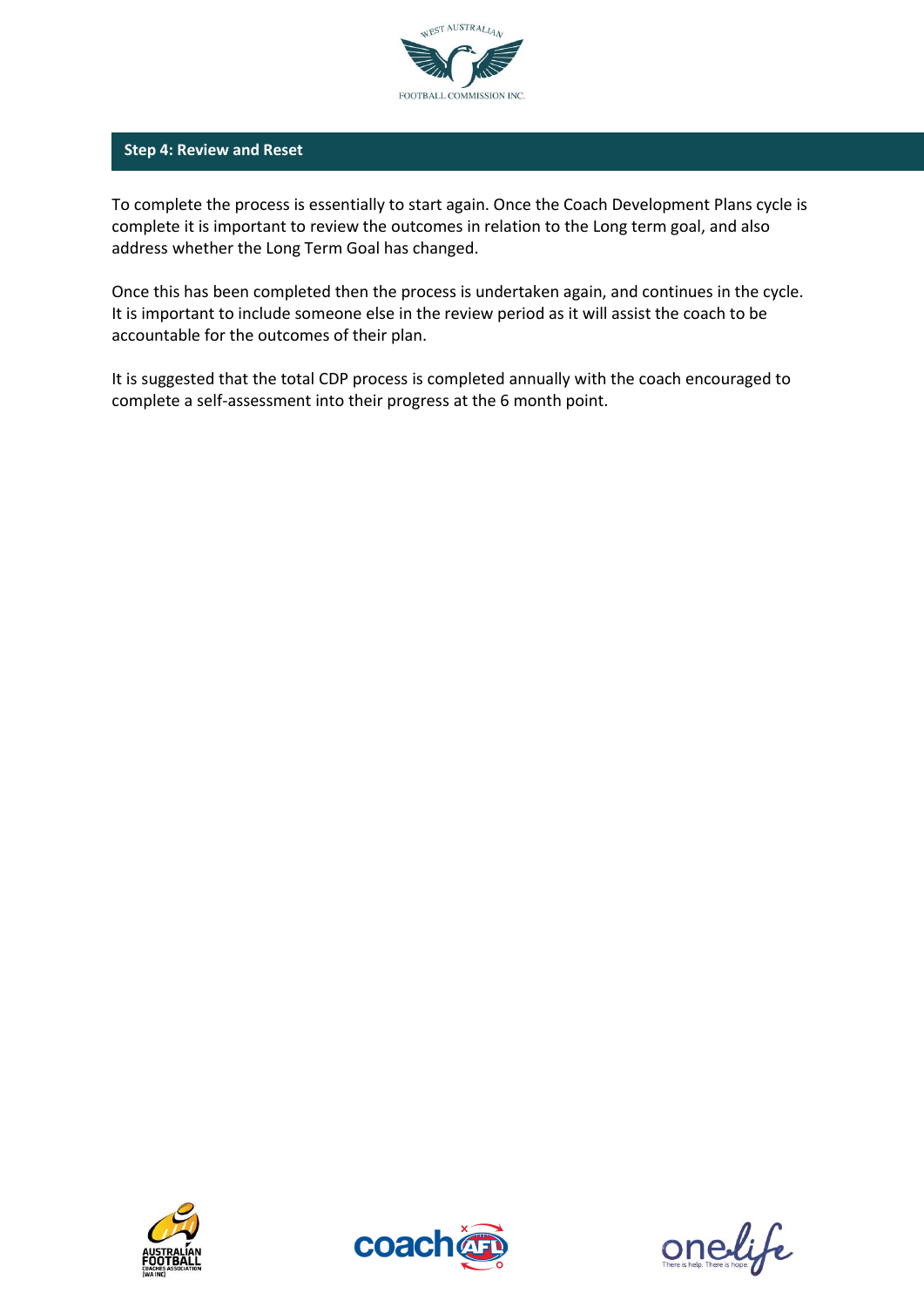

# **Coach Personal Development Plan**

| <b>Name</b>                                                                              | $\frac{1}{2}$<br>Date |  |  |
|------------------------------------------------------------------------------------------|-----------------------|--|--|
| What is your long term coaching goal?                                                    | By when               |  |  |
|                                                                                          |                       |  |  |
|                                                                                          |                       |  |  |
|                                                                                          |                       |  |  |
|                                                                                          |                       |  |  |
|                                                                                          |                       |  |  |
| To help facilitate your long term goal what you have you identified as short term goals? |                       |  |  |
| 1.                                                                                       |                       |  |  |
|                                                                                          |                       |  |  |
|                                                                                          |                       |  |  |
| 2.                                                                                       |                       |  |  |
|                                                                                          |                       |  |  |
|                                                                                          |                       |  |  |
|                                                                                          |                       |  |  |
| 3.                                                                                       |                       |  |  |
|                                                                                          |                       |  |  |
|                                                                                          |                       |  |  |

Please complete the training needs analysis on the following pages to identify your personal development needs in relation to achieving your short and long term goals.





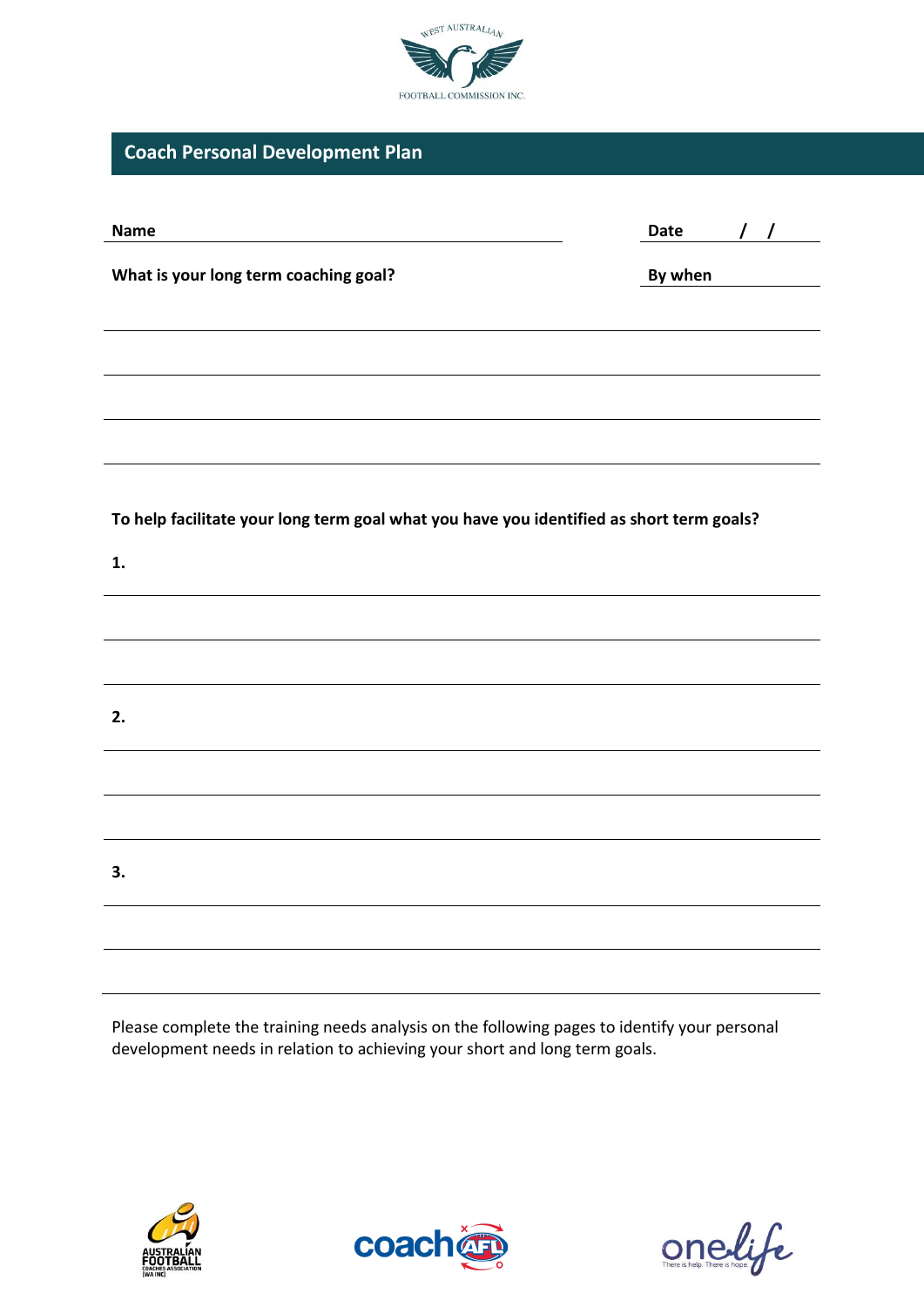

# **Training Needs Analysis**

|                           | <b>Rating</b>                              |                                                                                                                                              |  |  |  |
|---------------------------|--------------------------------------------|----------------------------------------------------------------------------------------------------------------------------------------------|--|--|--|
| <b>Coach Capabilities</b> | <b>Specific Capability Areas</b>           | Circle your current competency level.                                                                                                        |  |  |  |
|                           |                                            | Put a box around where you need to be to<br>achieve your goal                                                                                |  |  |  |
|                           | Rules and Laws of the Game                 | 5<br>6<br>1<br>2<br>3<br>4<br>7<br>8<br>9<br>10                                                                                              |  |  |  |
|                           | Relevant policies                          | $\overline{2}$<br>$\overline{3}$<br>5<br>6<br>$\overline{7}$<br>8<br>9<br>$\mathbf{1}$<br>4<br>10                                            |  |  |  |
| <b>The Sport</b>          | <b>WAFC Structure</b>                      | $\overline{3}$<br>5<br>6<br>$\overline{7}$<br>$\mathbf{1}$<br>$\overline{2}$<br>8<br>$\boldsymbol{9}$<br>4<br>10                             |  |  |  |
|                           | <b>Current trends</b>                      | 5<br>$\overline{2}$<br>$\overline{3}$<br>$\overline{7}$<br>4<br>6<br>8<br>9<br>1<br>10                                                       |  |  |  |
|                           | Strength                                   | 5<br>$\overline{7}$<br>$\overline{3}$<br>$\boldsymbol{6}$<br>$\overline{2}$<br>8<br>$\boldsymbol{9}$<br>$\mathbf{1}$<br>$\overline{4}$<br>10 |  |  |  |
|                           | <b>Aerobic Fitness</b>                     | $\overline{5}$<br>$\boldsymbol{6}$<br>$\overline{7}$<br>$\overline{2}$<br>$\overline{3}$<br>$\overline{4}$<br>8<br>9<br>$\mathbf{1}$<br>10   |  |  |  |
|                           | Anaerobic Fitness                          | $\overline{3}$<br>5<br>$\boldsymbol{6}$<br>$\overline{7}$<br>$\overline{2}$<br>8<br>$\mathbf{1}$<br>$\overline{4}$<br>9<br>10                |  |  |  |
|                           | Agility                                    | $\overline{3}$<br>5<br>$\overline{7}$<br>$\overline{2}$<br>6<br>8<br>9<br>1<br>$\overline{4}$<br>10                                          |  |  |  |
|                           | Speed                                      | $\overline{2}$<br>$\overline{3}$<br>5<br>$\overline{7}$<br>$\mathbf{1}$<br>6<br>8<br>9<br>4<br>10                                            |  |  |  |
|                           | Recovery                                   | $\overline{2}$<br>5<br>$\mathbf{1}$<br>3<br>6<br>$\overline{7}$<br>8<br>9<br>4<br>10                                                         |  |  |  |
| <b>The Athlete</b>        | Nutrition                                  | 5<br>$\overline{3}$<br>6<br>$\mathbf{1}$<br>$\overline{2}$<br>7<br>8<br>9<br>4<br>10                                                         |  |  |  |
|                           | Periodisation                              | 5<br>6<br>$\overline{7}$<br>$\overline{2}$<br>3<br>8<br>9<br>1<br>$\overline{4}$<br>10                                                       |  |  |  |
|                           | Long Term Athlete Development              | 5<br>6<br>$\overline{2}$<br>3<br>7<br>8<br>9<br>1<br>4<br>10                                                                                 |  |  |  |
|                           | <b>Physical Presence</b>                   | 5<br>6<br>$\mathbf{1}$<br>$\overline{2}$<br>$\overline{7}$<br>3<br>$\overline{4}$<br>8<br>9<br>10                                            |  |  |  |
|                           | Relationships                              | $\sqrt{5}$<br>$\boldsymbol{6}$<br>$\overline{2}$<br>$\overline{3}$<br>$\overline{7}$<br>1<br>$\overline{\mathbf{4}}$<br>8<br>9<br>10         |  |  |  |
|                           | Injury Prevention and Management           | 5<br>6<br>$\overline{7}$<br>$\overline{2}$<br>3<br>8<br>9<br>1<br>4<br>10                                                                    |  |  |  |
|                           | Planning                                   | 3<br>5<br>6<br>$\overline{7}$<br>2<br>8<br>9<br>1<br>4<br>10                                                                                 |  |  |  |
|                           | Psychology                                 | $\mathbf{1}$<br>5<br>6<br>$\overline{7}$<br>$\overline{2}$<br>3<br>8<br>4<br>9<br>10                                                         |  |  |  |
|                           | Leadership                                 | $\overline{3}$<br>$\overline{5}$<br>6<br>$\overline{7}$<br>1<br>$\overline{2}$<br>8<br>9<br>4<br>10                                          |  |  |  |
|                           | Skill Development (Theory)                 | $\sqrt{5}$<br>6<br>$\overline{2}$<br>3<br>$\overline{7}$<br>8<br>$\boldsymbol{9}$<br>1<br>4<br>10                                            |  |  |  |
|                           | <b>Game Sense Training</b>                 | 5<br>6<br>$\mathbf{1}$<br>$\overline{2}$<br>$\overline{3}$<br>$\overline{\mathbf{4}}$<br>7<br>8<br>9<br>10                                   |  |  |  |
|                           | Group management                           | 5<br>6<br>$\overline{7}$<br>$\overline{3}$<br>$\overline{2}$<br>$\overline{\mathbf{4}}$<br>8<br>$\boldsymbol{9}$<br>$\mathbf{1}$<br>10       |  |  |  |
|                           | In Game Management                         | 5<br>$\boldsymbol{6}$<br>$\overline{7}$<br>$\overline{2}$<br>$\overline{3}$<br>8<br>$\mathbf{1}$<br>$\overline{4}$<br>9<br>10                |  |  |  |
| <b>The Craft</b>          | Communication                              | $\overline{3}$<br>5<br>6<br>$\overline{7}$<br>$\overline{2}$<br>8<br>$\mathbf{1}$<br>9<br>10<br>4                                            |  |  |  |
|                           | Player Management                          | $\overline{3}$<br>5<br>$\overline{2}$<br>6<br>$\overline{7}$<br>8<br>9<br>1<br>4<br>10                                                       |  |  |  |
|                           | Drill Development                          | 5<br>2<br>3<br>$\overline{7}$<br>$\mathbf{1}$<br>6<br>8<br>9<br>4<br>10                                                                      |  |  |  |
|                           | Coaching Philosophy                        | $\overline{2}$<br>5<br>$\mathbf{1}$<br>3<br>6<br>7<br>8<br>9<br>4<br>10                                                                      |  |  |  |
|                           | <b>Emotional Intelligence</b>              | 5<br>$\overline{2}$<br>$\overline{3}$<br>6<br>$\overline{7}$<br>$\mathbf{1}$<br>8<br>9<br>4<br>10                                            |  |  |  |
|                           | <b>Statistics and Performance Planning</b> | 5<br>$\overline{2}$<br>$\overline{3}$<br>6<br>$\overline{7}$<br>$\boldsymbol{9}$<br>$\overline{\mathbf{4}}$<br>8<br>1<br>10                  |  |  |  |
|                           | Observation, Analysis and Feedback         | 5<br>7<br>3<br>6<br>$\overline{2}$<br>1<br>4<br>8<br>9<br>10                                                                                 |  |  |  |
|                           | Kick                                       | 5<br>$\overline{2}$<br>3<br>4<br>$\mathbf{1}$<br>6<br>$\overline{7}$<br>8<br>9<br>10                                                         |  |  |  |
|                           | Mark                                       | $\mathsf{3}$<br>5<br>$\overline{2}$<br>4<br>6<br>7<br>8<br>9<br>1<br>10                                                                      |  |  |  |
|                           | Handball                                   | $\overline{3}$<br>$5\phantom{.}$<br>$\overline{2}$<br>6<br>8<br>9<br>$\mathbf{1}$<br>4<br>$\overline{7}$<br>10                               |  |  |  |
| <b>The Techniques</b>     | <b>Tackling</b>                            | 5 <sup>5</sup><br>$\overline{2}$<br>$\mathbf{3}$<br>6<br>$\overline{7}$<br>8<br>9<br>1<br>4<br>10                                            |  |  |  |
|                           | Bounce                                     | $5\overline{5}$<br>$\mathbf{1}$<br>$\overline{2}$<br>3<br>6<br>$\overline{7}$<br>8<br>9<br>4<br>10                                           |  |  |  |
|                           | Pick Up                                    | $4\quad 5$<br>$\overline{2}$<br>3<br>$\overline{7}$<br>9<br>$\mathbf{1}$<br>6<br>8<br>10                                                     |  |  |  |
|                           | Ruck                                       | $\overline{3}$<br>$5\phantom{.}$<br>$\overline{2}$<br>6<br>8<br>$\boldsymbol{9}$<br>$\mathbf{1}$<br>$\overline{4}$<br>$\overline{7}$<br>10   |  |  |  |
|                           | 1v1 Positional Play                        | 5<br>$\overline{2}$<br>$\overline{3}$<br>6<br>$\overline{7}$<br>9<br>4<br>8<br>1<br>10                                                       |  |  |  |
|                           | Game Planning / Style                      | $\overline{2}$<br>$\overline{3}$<br>$5\phantom{.0}$<br>6<br>$\overline{7}$<br>8<br>$\mathbf{1}$<br>4<br>9<br>10                              |  |  |  |
|                           | <b>Forward Structures</b>                  | $\overline{3}$<br>5<br>$\overline{2}$<br>$\boldsymbol{6}$<br>$\overline{7}$<br>$\mathbf{1}$<br>4<br>8<br>9<br>10                             |  |  |  |
|                           | <b>Defensive Structures</b>                | $\overline{3}$<br>$5\phantom{.}$<br>$\overline{2}$<br>6<br>$\overline{7}$<br>8<br>9<br>1<br>4<br>10                                          |  |  |  |
| <b>The Tactics</b>        | <b>Stoppage Structures</b>                 | 3<br>5<br>6<br>8<br>1<br>$\overline{2}$<br>7<br>9<br>10<br>4                                                                                 |  |  |  |
|                           | Defensive Kick In Set-Ups                  | $\overline{2}$<br>$\mathbf{3}$<br>5<br>$\mathbf{1}$<br>6<br>7<br>8<br>9<br>4<br>10                                                           |  |  |  |
|                           | Opposition Kick In Set-Ups                 | $\mathbf{1}$<br>$\overline{2}$<br>$\mathbf{3}$<br>5<br>6<br>$\overline{7}$<br>9<br>4<br>8<br>10                                              |  |  |  |
|                           | <b>Counter Tactics</b>                     | $\overline{3}$<br>2 <sup>1</sup><br>5<br>6<br>$\overline{7}$<br>$\mathbf{1}$<br>8<br>9<br>10<br>4                                            |  |  |  |